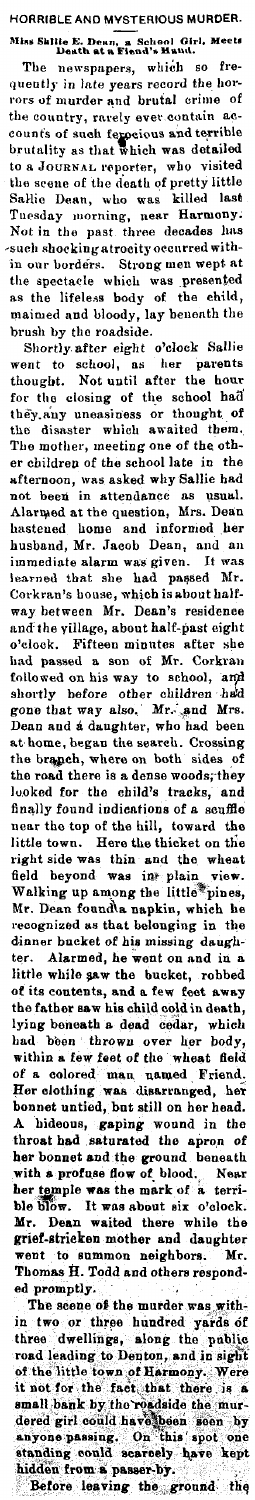Before leaving the ground the party discovered traces of a struggle and indications that the child had been dragged to the place where they found her. Her books. were fonnd near, buried in pine shats, which nearly covered the ground. The body was eon veyed to the home, in which she was an idol. The whole eommunity was unspeakably shocked, for the victim was a general favorite. In the evening neighbors gathered, and a physician, Dr. Dn-Hadway, made examination of the remains. It was found that she had not been subjected, lo the crime which was the evident purpose of the fiend, although there had been a. struggle. A chloroform bottle, bearing the label of a local drug store, found near where Miss Dean's body had lain, supports the theory that an ontrage more terrible than death was in the mind of the brute. Her underclothing were cut as with a razor or sharp knife. Probably the noise of a passing vehicle frightened him into avoiding the risk of discovery, and then it was that the poor girl received the terrible stroke which went clear across the throat, severing a jugular and the windpipe. When measured the wound was found to be six inches in length, and was made, the physician said, with one stroke of a very sharp instrument. Death bad followed quickly. The bruise on the head was, no doubt, the first she received and was; us was indicuted, hard· enough to knock her senseless. It had been delivered with a stick evidently.

•Squire **Manlius** P. Hutchinson summoned a jury of inquest, who were sworn in as follows: William H. Deen, foreman; F. 8. Todd, C. Wright, R. Pepper, W. F. Leonard, George Bishop, Thomas H. Todd, W. Penn Willis, William Poole, U. B. Corkran, Marshall Price, and Dr. John DuHadway. The hearing of testimony was postponed until Wednesday 'morning, when th'e coroner's jury met in Mr. T. H. Todd's store. The State's Attorney and several other officers were present, and quite a large crowd of people from the country around. Mr. Dean, father of the dead girl, Mr. Todd, Dr. Du-Hadway, and a colored boy, testified to the facts, which are substantially stated above. Awaiting further evidenee the jury adjourned to meet this morning at 10 o'clock. ÷.

There are many theories concern. ing the death of the child-so many that it would be useless to attempt